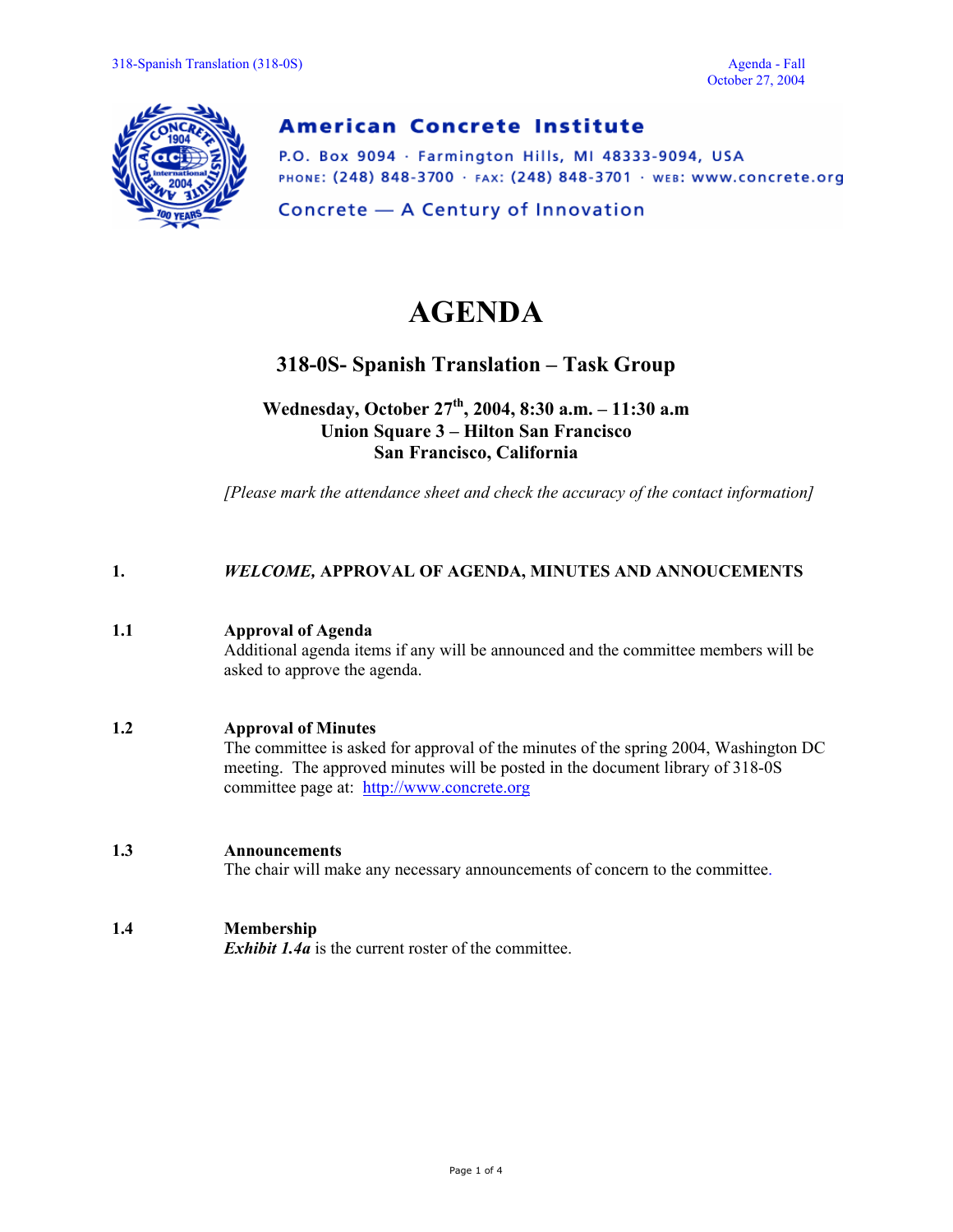#### **2. STATUS OF SPANISH LANGUAGE TRANSLATION OF 318-0S-2 Background:**

In Fall 2003, Boston it was decided that the most current draft of 318-0S Task Group would be distributed to the participants of the 2<sup>nd</sup> International Workshop, March 12-13, 2004, Washington DC.

In Spring 2004, a draft 318-0S-02 was completed that incorporated the first four letter ballots of the Task Group, and it was distributed to the participants of the  $2<sup>nd</sup>$ International Workshop, March 12-13, 2004, Washington DC. In addition, a Glossary of English terms and Equivalent Spanish terms was also produced and distributed. Both the documents were well received by the attendees. The workshop participants were requested to provide input for revising the Draft 318-0S-02 and the Glossary.

 In August 2004, the conversion of the first draft of the 318-0S-02 into Microsoft Word, including all voting issues approved by the Task Group to date, was complete and distributed to the Task Group (via the ACI website). A soft (no-protest) ballot of this final document was conducted with a canvas date of September 15, 2004. Results of the soft ballot will be discussed.

**ACTION:** Ken Bondy and Luis Garcia to update the committee on the Status of 318-0S-02.

## **3. ENGLISH/SPANISH GLOSSARY FOR 318-S Background:**

The draft copy of the 318-0S Glossary was distribution to the participants of the 2nd International Workshop.

In Spring 2004, Ken Bondy requested the participants of the workshop to provide input.

**ACTION:** Luis Garcia to update the committee.

#### **4. PRODUCTION OF 318-0S-05**

The Task Group will discuss the schedule of activities with target dates for the production of 318-0S-05. *Exhibit 4* shows the schedule of activities/target dates for the production of 318-0S-05.

**ACTION:** Ken Bondy and Luis Garcia to update the committee.

#### **5. NEXT MEETING**

The next meeting is scheduled for 8:30-11:30 A.M., Wednesday, April 20, 2005, New York Hilton, New York, New York.

#### **6. ADJOURNMENT**

| Enclosures: | Exhibit 1.4a | Roster of 318-0S                                                    |
|-------------|--------------|---------------------------------------------------------------------|
|             | Exhibit 4    | Schedule of activities/target dates for the production of 318-0S-05 |

SHA/Jej September 2, 2004

G:\Engineering\318\318-S\318-S-Agenda\Draft Agenda-w-Ex-318-S-SF-Fall 2004.doc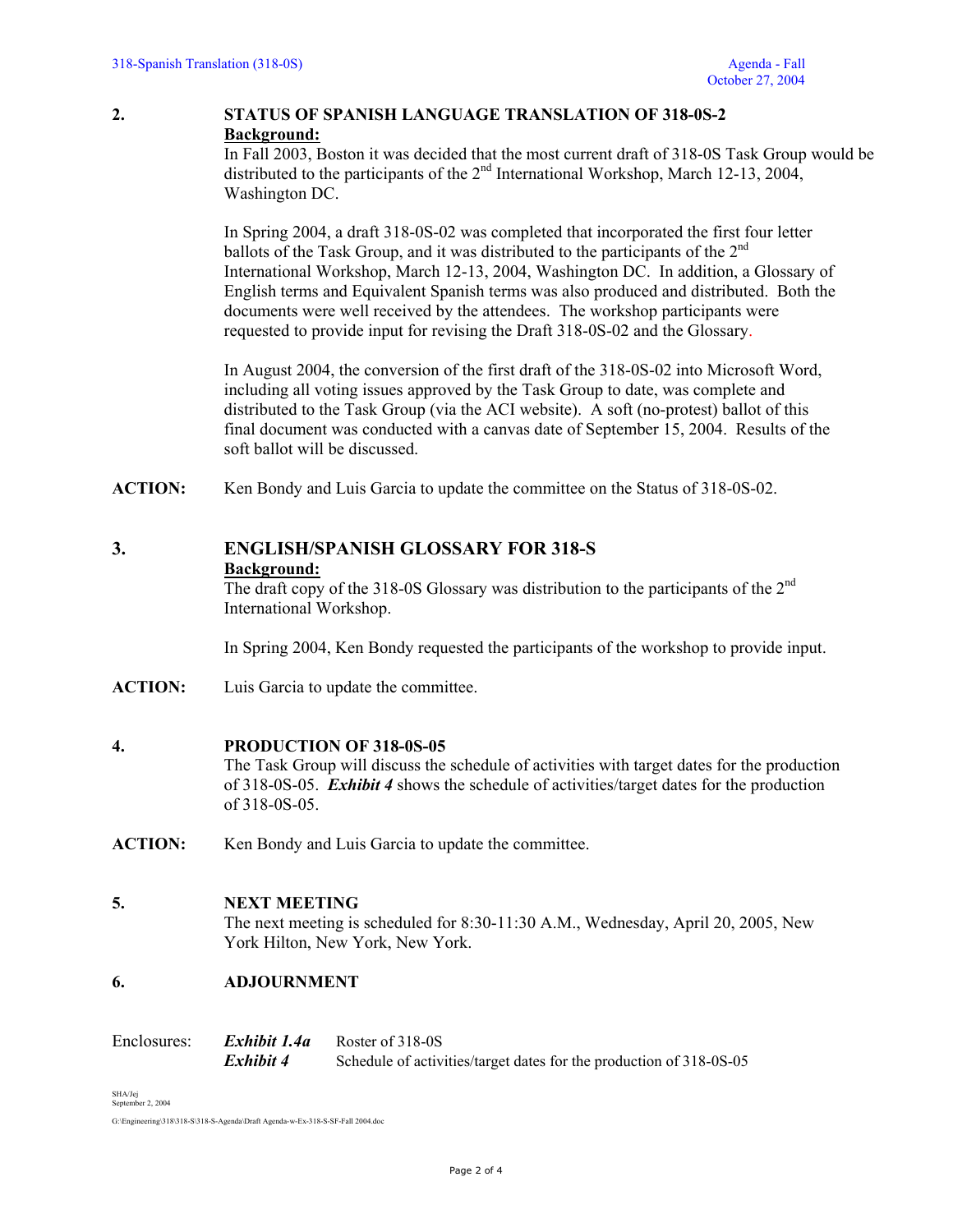## *Exhibit 1.4a* **Roster of 318-0S**

| Bondy, Kenneth (Chair)                  | Hover Kenneth                       |  |  |  |  |  |  |  |
|-----------------------------------------|-------------------------------------|--|--|--|--|--|--|--|
| <b>Consulting Struct Engineer</b>       | <b>Cornell University</b>           |  |  |  |  |  |  |  |
| 6520 Platt Ave #651                     | 302 Hollister Hall                  |  |  |  |  |  |  |  |
| West Hills, CA 91307-3218 United States | Ithaca, NY 14853-3501 United States |  |  |  |  |  |  |  |
| Phone: (818)883-7853                    | Phone: (607)255-3406                |  |  |  |  |  |  |  |
| Fax: (818)999-4262                      | Fax: (607)255-9004                  |  |  |  |  |  |  |  |
| E-mail: ken@kenbondy.com                | E-mail: kch7@cornell.edu            |  |  |  |  |  |  |  |
| Alcocer, Sergio                         | Izquierdo-Encarnacion, Jose         |  |  |  |  |  |  |  |
| <b>UNAM</b>                             | 27 Santa Anastacia St-El Vigia      |  |  |  |  |  |  |  |
| Cruz Verde 199 Casa 10                  | San Juan, PR 00926                  |  |  |  |  |  |  |  |
| Lomas Quebradas                         | Phone: (787)761-3174                |  |  |  |  |  |  |  |
| Mexico, DF 10000 Mexico                 | Fax: (787)292-6304                  |  |  |  |  |  |  |  |
| Phone: 52-55-56223422                   | E-mail: pepeiz@msn.com              |  |  |  |  |  |  |  |
| Fax: 52-55-56162894                     |                                     |  |  |  |  |  |  |  |
| E-mail: salcocerm@iingen.unam.mx        |                                     |  |  |  |  |  |  |  |
| Covarrubias, Juan Pablo                 | Santana, Guillermo                  |  |  |  |  |  |  |  |
| Inst Chileno del Cemento                | University of Costa Rica            |  |  |  |  |  |  |  |
| San Pio X 2455 - Providencia            | Apartado Postal 1839                |  |  |  |  |  |  |  |
| Santiago, Chile                         | San Pedro, 2050 Costa Rica          |  |  |  |  |  |  |  |
| Phone: (562)232-6777                    | Phone: 50-62-074012                 |  |  |  |  |  |  |  |
| Fax: (562)233-9765                      | Fax: 50-62-074440                   |  |  |  |  |  |  |  |
| E-mail: jpcovarrubias@ich.cl            | E-mail: gsantana@racsa.co.cr        |  |  |  |  |  |  |  |
| Garcia, Luis                            | Stark, Roberto                      |  |  |  |  |  |  |  |
| Proyectos y Disenos Ltda                | Consultant                          |  |  |  |  |  |  |  |
| Carrera 20 No 84-14 Piso 7              | Llama 130/Col Jardines del Ped      |  |  |  |  |  |  |  |
| Bogota, 9 Colombia                      | Mexico, DF 01900 Mexico             |  |  |  |  |  |  |  |
| Phone: (571)530-0655                    | Phone: 01152552816675               |  |  |  |  |  |  |  |
| Fax: (571)530-0650                      | Fax: 01152552816676                 |  |  |  |  |  |  |  |
| E-mail: legarcia@cable.net.co           | E-mail: rstark@solar.sar.net        |  |  |  |  |  |  |  |
| Yanez, Fernando                         |                                     |  |  |  |  |  |  |  |
| <b>IDIEM University of Chile</b>        | <b>Rodriguez, Mario</b>             |  |  |  |  |  |  |  |
| Plaza Ercilla 883                       | National Univ of Mexico             |  |  |  |  |  |  |  |
| Casilla 1420                            | Ap Postal 70-290 Ciudad             |  |  |  |  |  |  |  |
| Santiago, Chile                         | Universit Delegacion Coyoacan       |  |  |  |  |  |  |  |
| Phone: (562)678-4152                    | 04510 Mexico City, DF               |  |  |  |  |  |  |  |
| Fax: (562)671-8979                      | Mexico                              |  |  |  |  |  |  |  |
| E-mail: fyanez@cec.uchile.cl            | Phone: 011525556223472              |  |  |  |  |  |  |  |
|                                         | Fax: 011525556161514                |  |  |  |  |  |  |  |
|                                         | E-mail: mrod@servidor.unam.mx       |  |  |  |  |  |  |  |
|                                         |                                     |  |  |  |  |  |  |  |